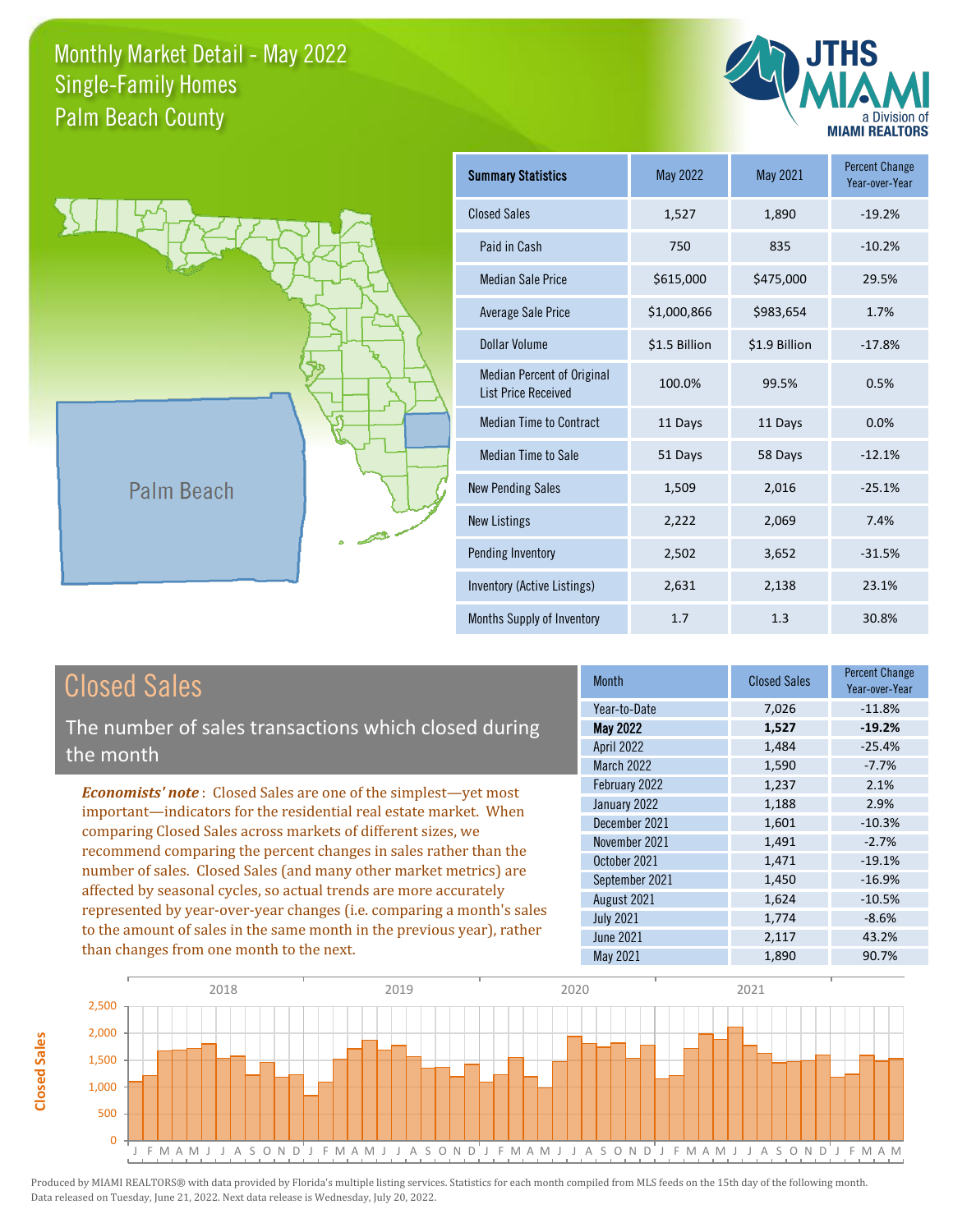this statistic should be interpreted with care.



706 27.7%

| Cash Sales                                                                     | <b>Month</b>      | <b>Cash Sales</b> | <b>Percent Change</b><br>Year-over-Year |
|--------------------------------------------------------------------------------|-------------------|-------------------|-----------------------------------------|
|                                                                                | Year-to-Date      | 3,332             | 2.5%                                    |
| The number of Closed Sales during the month in which                           | <b>May 2022</b>   | 750               | $-10.2%$                                |
| buyers exclusively paid in cash                                                | <b>April 2022</b> | 746               | $-10.1%$                                |
|                                                                                | <b>March 2022</b> | 765               | 13.3%                                   |
|                                                                                | February 2022     | 565               | 13.9%                                   |
|                                                                                | January 2022      | 506               | 22.2%                                   |
| <b>Economists' note:</b> Cash Sales can be a useful indicator of the extent to | December 2021     | 652               | 6.4%                                    |
| which investors are participating in the market. Why? Investors are            | November 2021     | 619               | 28.4%                                   |
| far more likely to have the funds to purchase a home available up front,       | October 2021      | 594               | 1.2%                                    |
| whereas the typical homebuyer requires a mortgage or some other                | September 2021    | 562               | 4.3%                                    |
| form of financing. There are, of course, many possible exceptions, so          | August 2021       | 661               | 23.8%                                   |

July 2021



# Cash Sales as a Percentage of Closed Sales

The percentage of Closed Sales during the month which were Cash Sales

*Economists' note* : This statistic is simply another way of viewing Cash Sales. The remaining percentages of Closed Sales (i.e. those not paid fully in cash) each month involved some sort of financing, such as mortgages, owner/seller financing, assumed loans, etc.

| <b>Month</b>     | <b>Percent of Closed</b><br>Sales Paid in Cash | <b>Percent Change</b><br>Year-over-Year |
|------------------|------------------------------------------------|-----------------------------------------|
| Year-to-Date     | 47.4%                                          | 16.2%                                   |
| <b>May 2022</b>  | 49.1%                                          | 11.1%                                   |
| April 2022       | 50.3%                                          | 20.6%                                   |
| March 2022       | 48.1%                                          | 22.7%                                   |
| February 2022    | 45.7%                                          | 11.5%                                   |
| January 2022     | 42.6%                                          | 18.7%                                   |
| December 2021    | 40.7%                                          | 18.3%                                   |
| November 2021    | 41.5%                                          | 32.2%                                   |
| October 2021     | 40.4%                                          | 25.1%                                   |
| September 2021   | 38.8%                                          | 25.6%                                   |
| August 2021      | 40.7%                                          | 38.4%                                   |
| <b>July 2021</b> | 39.8%                                          | 39.6%                                   |
| <b>June 2021</b> | 44.1%                                          | 49.5%                                   |
| May 2021         | 44.2%                                          | 39.0%                                   |

June 2021 **934** 114.2%

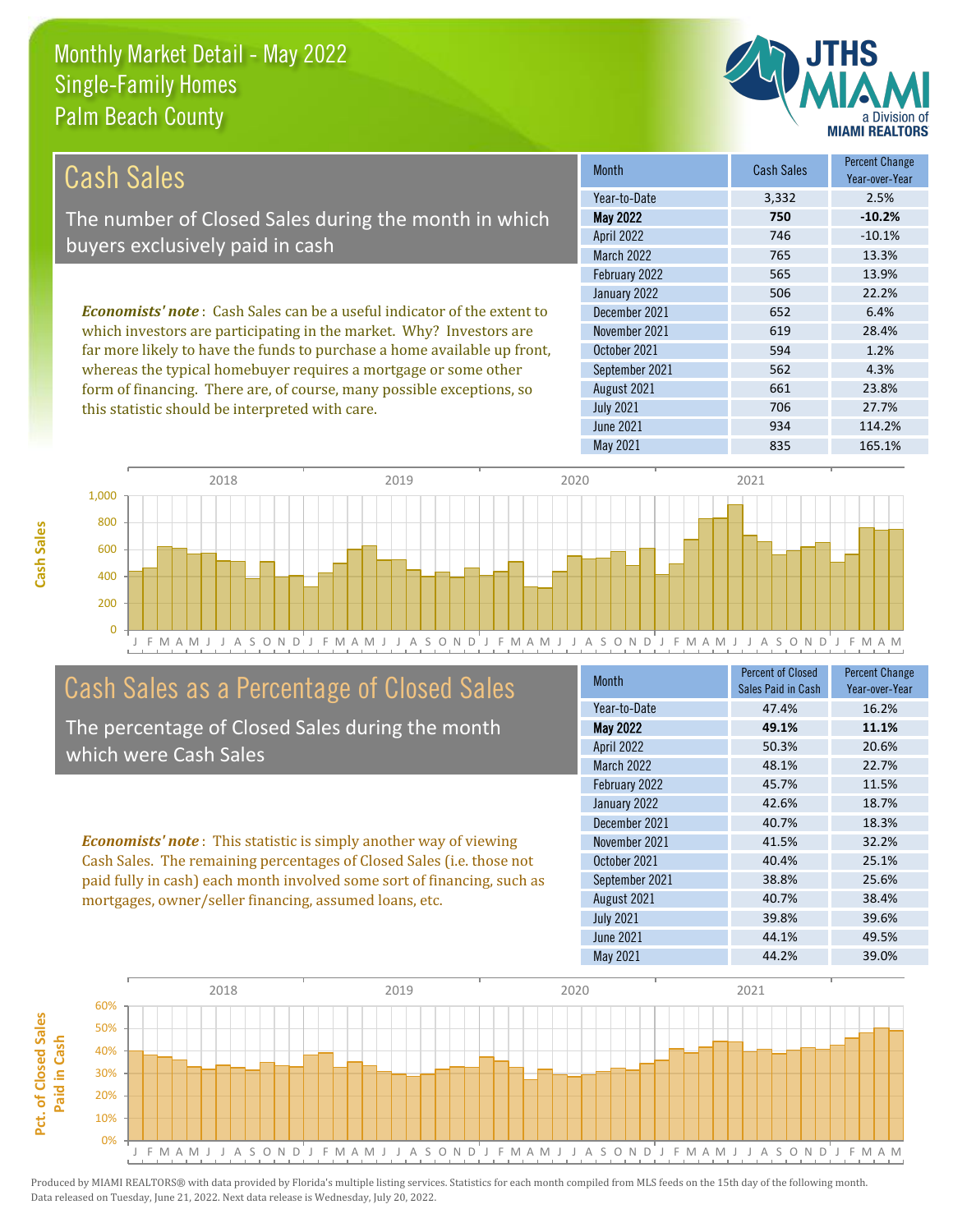

# Median Sale Price

The median sale price reported for the month (i.e. 50% of sales were above and 50% of sales were below)

*Economists' note* : Median Sale Price is our preferred summary statistic for price activity because, unlike Average Sale Price, Median Sale Price is not sensitive to high sale prices for small numbers of homes that may not be characteristic of the market area. Keep in mind that median price trends over time are not always solely caused by changes in the general value of local real estate. Median sale price only reflects the values of the homes that *sold* each month, and the mix of the types of homes that sell can change over time.

| <b>Month</b>     | <b>Median Sale Price</b> | <b>Percent Change</b><br>Year-over-Year |
|------------------|--------------------------|-----------------------------------------|
| Year-to-Date     | \$565,000                | 25.6%                                   |
| <b>May 2022</b>  | \$615,000                | 29.5%                                   |
| April 2022       | \$601,000                | 29.0%                                   |
| March 2022       | \$541,000                | 23.0%                                   |
| February 2022    | \$535,000                | 18.9%                                   |
| January 2022     | \$526,500                | 24.8%                                   |
| December 2021    | \$525,000                | 23.5%                                   |
| November 2021    | \$510,000                | 22.0%                                   |
| October 2021     | \$500,000                | 19.0%                                   |
| September 2021   | \$469,900                | 17.5%                                   |
| August 2021      | \$480,000                | 20.3%                                   |
| <b>July 2021</b> | \$500,000                | 25.3%                                   |
| <b>June 2021</b> | \$500,000                | 33.0%                                   |
| <b>May 2021</b>  | \$475,000                | 30.1%                                   |



### Average Sale Price

The average sale price reported for the month (i.e. total sales in dollars divided by the number of sales)

*Economists' note* : Usually, we prefer Median Sale Price over Average Sale Price as a summary statistic for home prices. However, Average Sale Price does have its uses—particularly when it is analyzed alongside the Median Sale Price. For one, the relative difference between the two statistics can provide some insight into the market for higher-end homes in an area.

| <b>Month</b>      | <b>Average Sale Price</b> | <b>Percent Change</b><br>Year-over-Year |
|-------------------|---------------------------|-----------------------------------------|
| Year-to-Date      | \$985,307                 | 1.6%                                    |
| <b>May 2022</b>   | \$1,000,866               | 1.7%                                    |
| April 2022        | \$1,085,785               | 4.9%                                    |
| <b>March 2022</b> | \$971,124                 | $-7.1%$                                 |
| February 2022     | \$1,016,787               | 20.2%                                   |
| January 2022      | \$826,002                 | $-2.7%$                                 |
| December 2021     | \$1,007,981               | 17.8%                                   |
| November 2021     | \$953,440                 | 26.6%                                   |
| October 2021      | \$804,574                 | 14.7%                                   |
| September 2021    | \$794,235                 | 21.0%                                   |
| August 2021       | \$808,345                 | 24.3%                                   |
| <b>July 2021</b>  | \$826,567                 | 12.1%                                   |
| <b>June 2021</b>  | \$1,031,919               | 53.2%                                   |
| May 2021          | \$983,654                 | 50.0%                                   |



**Median Sale Price**

**Median Sale Price** 

**Average Sale Price**

**Average Sale Price**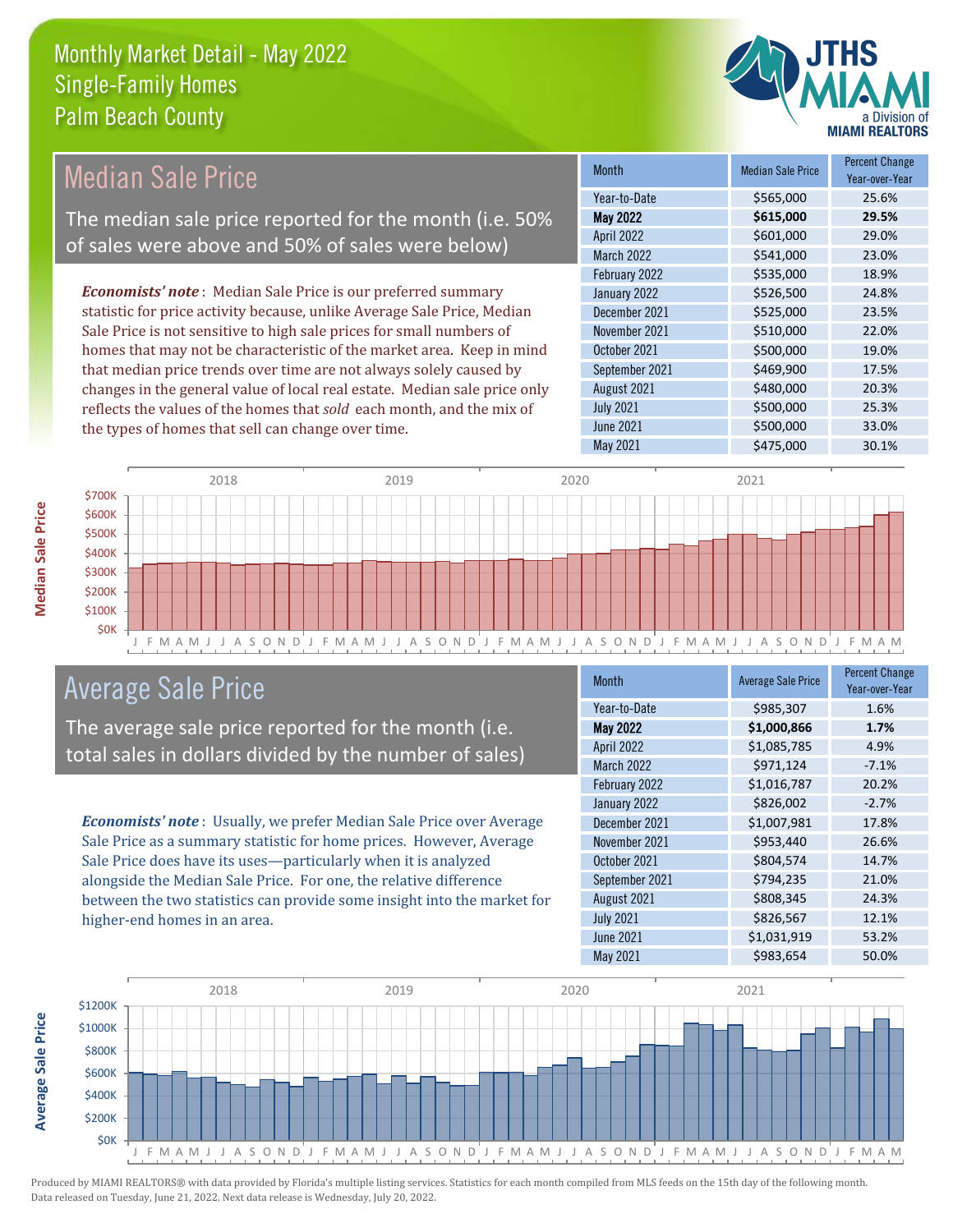

# Dollar Volume

The sum of the sale prices for all sales which closed during the month

*Economists' note* : Dollar Volume is simply the sum of all sale prices in a given time period, and can quickly be calculated by multiplying Closed Sales by Average Sale Price. It is a strong indicator of the health of the real estate industry in a market, and is of particular interest to real estate professionals, investors, analysts, and government agencies. Potential home sellers and home buyers, on the other hand, will likely be better served by paying attention to trends in the two components of Dollar Volume (i.e. sales and prices) individually.

| <b>Month</b>      | <b>Dollar Volume</b> | <b>Percent Change</b><br>Year-over-Year |
|-------------------|----------------------|-----------------------------------------|
| Year-to-Date      | \$6.9 Billion        | $-10.4%$                                |
| <b>May 2022</b>   | \$1.5 Billion        | $-17.8%$                                |
| <b>April 2022</b> | \$1.6 Billion        | $-21.8%$                                |
| <b>March 2022</b> | \$1.5 Billion        | $-14.3%$                                |
| February 2022     | \$1.3 Billion        | 22.8%                                   |
| January 2022      | \$981.3 Million      | 0.1%                                    |
| December 2021     | \$1.6 Billion        | 5.7%                                    |
| November 2021     | \$1.4 Billion        | 23.1%                                   |
| October 2021      | \$1.2 Billion        | $-7.2%$                                 |
| September 2021    | \$1.2 Billion        | 0.6%                                    |
| August 2021       | \$1.3 Billion        | 11.3%                                   |
| <b>July 2021</b>  | \$1.5 Billion        | 2.5%                                    |
| <b>June 2021</b>  | \$2.2 Billion        | 119.4%                                  |
| May 2021          | \$1.9 Billion        | 186.1%                                  |



# Median Percent of Original List Price Received

The median of the sale price (as a percentage of the original list price) across all properties selling during the month

*Economists' note* : The Median Percent of Original List Price Received is useful as an indicator of market recovery, since it typically rises as buyers realize that the market may be moving away from them and they need to match the selling price (or better it) in order to get a contract on the house. This is usually the last measure to indicate a market has shifted from down to up, so it is what we would call a *lagging* indicator.

| Month             | Med. Pct. of Orig.<br><b>List Price Received</b> | <b>Percent Change</b><br>Year-over-Year |
|-------------------|--------------------------------------------------|-----------------------------------------|
| Year-to-Date      | 100.0%                                           | 2.2%                                    |
| <b>May 2022</b>   | 100.0%                                           | 0.5%                                    |
| April 2022        | 100.0%                                           | 1.5%                                    |
| <b>March 2022</b> | 100.0%                                           | 2.5%                                    |
| February 2022     | 100.0%                                           | 3.5%                                    |
| January 2022      | 99.0%                                            | 2.4%                                    |
| December 2021     | 99.4%                                            | 2.7%                                    |
| November 2021     | 99.2%                                            | 2.6%                                    |
| October 2021      | 98.7%                                            | 2.3%                                    |
| September 2021    | 99.3%                                            | 2.9%                                    |
| August 2021       | 100.0%                                           | 4.1%                                    |
| <b>July 2021</b>  | 100.0%                                           | 4.3%                                    |
| <b>June 2021</b>  | 100.0%                                           | 5.3%                                    |
| May 2021          | 99.5%                                            | 4.7%                                    |

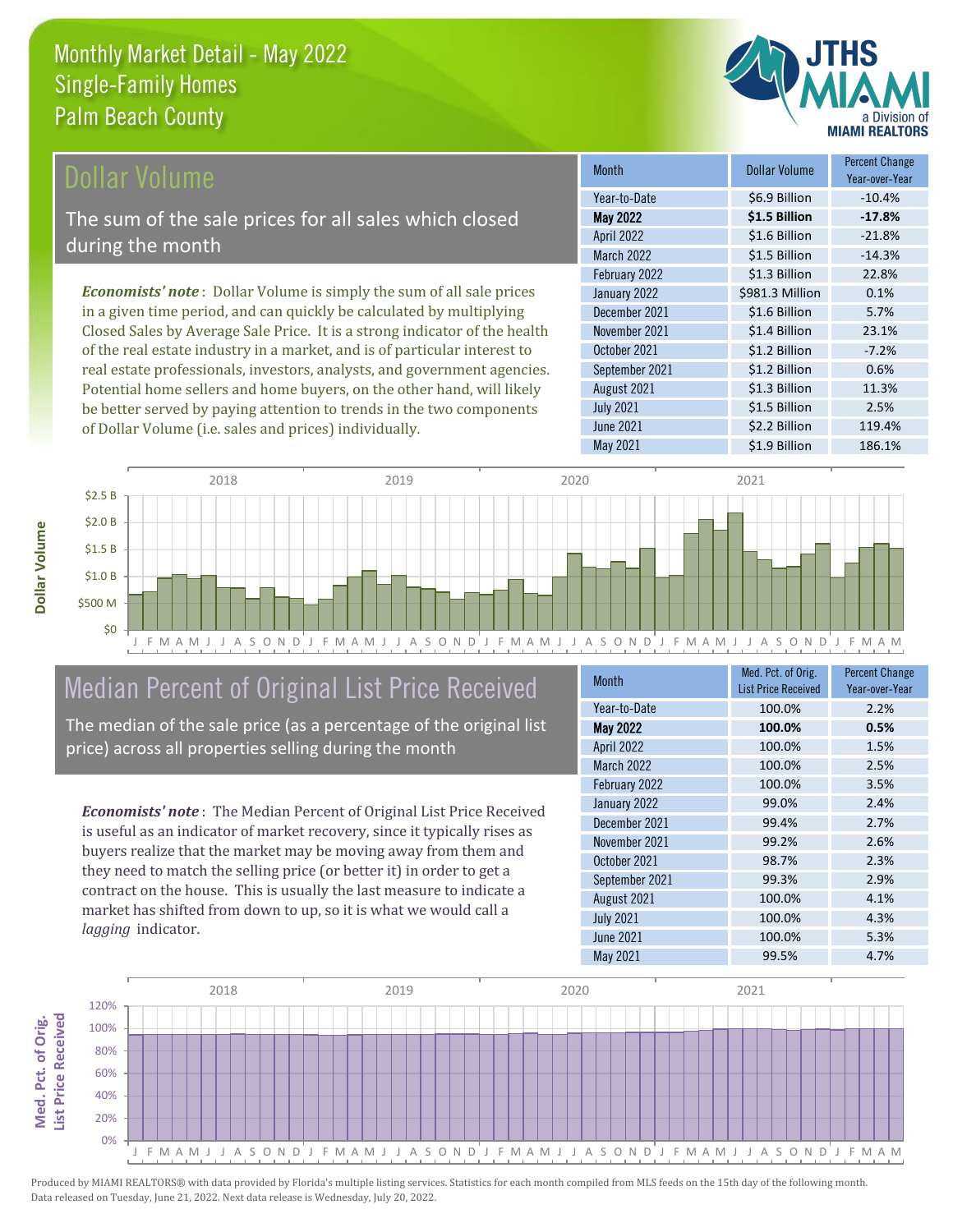

# Median Time to Contract

The median number of days between the listing date and contract date for all Closed Sales during the month

*Economists' note* : Like Time to Sale, Time to Contract is a measure of the length of the home selling process calculated for sales which closed during the month. The difference is that Time to Contract measures the number of days between the initial listing of a property and the signing of the contract which eventually led to the closing of the sale. When the gap between Median Time to Contract and Median Time to Sale grows, it is usually a sign of longer closing times and/or declining numbers of cash sales.

| Month             | <b>Median Time to</b><br>Contract | <b>Percent Change</b><br>Year-over-Year |
|-------------------|-----------------------------------|-----------------------------------------|
| Year-to-Date      | 12 Days                           | $-33.3%$                                |
| <b>May 2022</b>   | 11 Days                           | 0.0%                                    |
| <b>April 2022</b> | 9 Days                            | $-30.8%$                                |
| March 2022        | 10 Days                           | $-44.4%$                                |
| February 2022     | 13 Days                           | $-56.7%$                                |
| January 2022      | 15 Days                           | $-44.4%$                                |
| December 2021     | 14 Days                           | $-50.0%$                                |
| November 2021     | 13 Days                           | $-45.8%$                                |
| October 2021      | 14 Days                           | $-33.3%$                                |
| September 2021    | 14 Days                           | $-48.1%$                                |
| August 2021       | 11 Days                           | $-68.6%$                                |
| <b>July 2021</b>  | 10 Days                           | $-81.1%$                                |
| June 2021         | 11 Days                           | $-80.4%$                                |
| May 2021          | 11 Days                           | $-70.3%$                                |



## Median Time to Sale

**Median Time to** 

**Median Time to** 

The median number of days between the listing date and closing date for all Closed Sales during the month

*Economists' note* : Time to Sale is a measure of the length of the home selling process, calculated as the number of days between the initial listing of a property and the closing of the sale. *Median* Time to Sale is the amount of time the "middle" property selling this month was on the market. That is, 50% of homes selling this month took *less* time to sell, and 50% of homes took *more* time to sell. Median Time to Sale gives a more accurate picture than Average Time to Sale, which can be skewed upward by small numbers of properties taking an abnormally long time to sell.

| <b>Month</b>      | <b>Median Time to Sale</b> | <b>Percent Change</b><br>Year-over-Year |
|-------------------|----------------------------|-----------------------------------------|
| Year-to-Date      | 54 Days                    | $-16.9%$                                |
| <b>May 2022</b>   | 51 Days                    | $-12.1%$                                |
| April 2022        | 52 Days                    | $-13.3%$                                |
| <b>March 2022</b> | 51 Days                    | $-19.0%$                                |
| February 2022     | 55 Days                    | $-24.7%$                                |
| January 2022      | 59 Days                    | $-18.1%$                                |
| December 2021     | 59 Days                    | $-16.9%$                                |
| November 2021     | 55 Days                    | $-19.1%$                                |
| October 2021      | 59 Days                    | $-13.2%$                                |
| September 2021    | 57 Days                    | $-23.0%$                                |
| August 2021       | 57 Days                    | $-27.8%$                                |
| <b>July 2021</b>  | 57 Days                    | $-41.8%$                                |
| June 2021         | 61 Days                    | $-40.2%$                                |
| May 2021          | 58 Days                    | $-31.0%$                                |

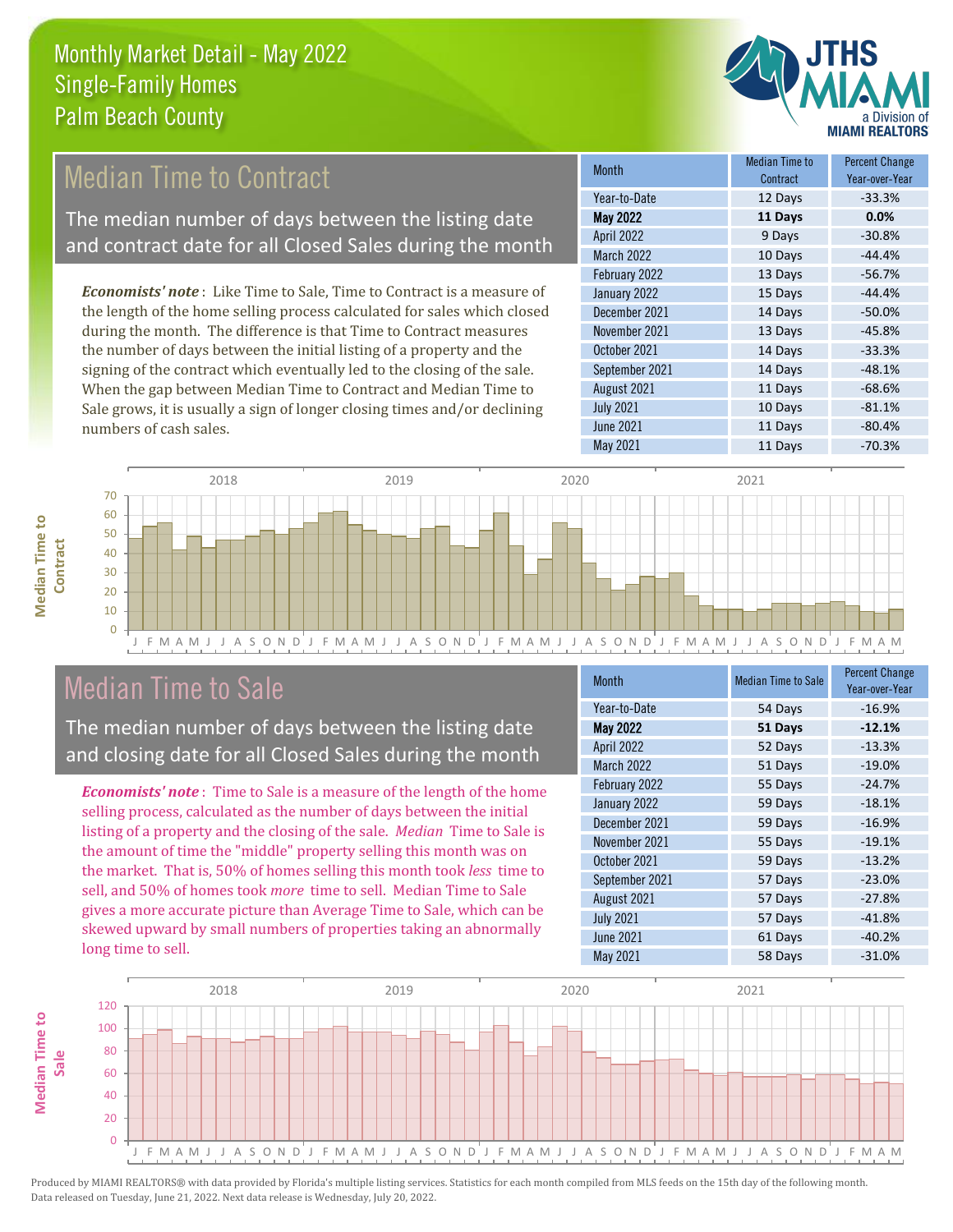

| <b>New Pending Sales</b>                                                       | <b>Month</b>      | <b>New Pending Sales</b> | <b>Percent Change</b><br>Year-over-Year |
|--------------------------------------------------------------------------------|-------------------|--------------------------|-----------------------------------------|
|                                                                                | Year-to-Date      | 8,059                    | $-19.9%$                                |
| The number of listed properties that went under                                | May 2022          | 1,509                    | $-25.1%$                                |
| contract during the month                                                      | <b>April 2022</b> | 1,648                    | $-23.3%$                                |
|                                                                                | <b>March 2022</b> | 1,780                    | $-16.9%$                                |
|                                                                                | February 2022     | 1,534                    | $-22.3%$                                |
| <b>Economists' note</b> : Because of the typical length of time it takes for a | January 2022      | 1,588                    | $-10.6%$                                |
| sale to close, economists consider Pending Sales to be a decent                | December 2021     | 1.370                    | $-17.6%$                                |
| indicator of potential future Closed Sales. It is important to bear in         | November 2021     | 1,467                    | $-18.2%$                                |
| mind, however, that not all Pending Sales will be closed successfully.         | October 2021      | 1,712                    | $-10.8%$                                |
| So, the effectiveness of Pending Sales as a future indicator of Closed         | September 2021    | 1,552                    | $-20.0%$                                |

Sales is susceptible to changes in market conditions such as the availability of financing for homebuyers and the inventory of distressed properties for sale.





# New Listings

The number of properties put onto the market during the month

*Economists' note* : New Listings tend to rise in delayed response to increasing prices, so they are often seen as a lagging indicator of market health. As prices rise, potential sellers raise their estimations of value—and in the most recent cycle, rising prices have freed up many potential sellers who were previously underwater on their mortgages. Note that in our calculations, we take care to not include properties that were recently taken off the market and quickly relisted, since these are not really *new* listings.

| <b>Month</b>      | <b>New Listings</b> | <b>Percent Change</b><br>Year-over-Year |
|-------------------|---------------------|-----------------------------------------|
| Year-to-Date      | 9,603               | $-4.7%$                                 |
| <b>May 2022</b>   | 2,222               | 7.4%                                    |
| <b>April 2022</b> | 2,052               | $-8.7%$                                 |
| <b>March 2022</b> | 2,049               | $-4.4%$                                 |
| February 2022     | 1,671               | $-5.2%$                                 |
| January 2022      | 1,609               | $-13.2%$                                |
| December 2021     | 1,311               | $-12.1%$                                |
| November 2021     | 1,471               | $-14.7%$                                |
| October 2021      | 1,694               | $-17.3%$                                |
| September 2021    | 1,726               | $-12.7%$                                |
| August 2021       | 1,706               | $-9.8%$                                 |
| <b>July 2021</b>  | 1,940               | $-0.5%$                                 |
| June 2021         | 2,043               | 10.7%                                   |
| May 2021          | 2,069               | 7.1%                                    |



**Pending Sales**

Pending Sales

**New Listings**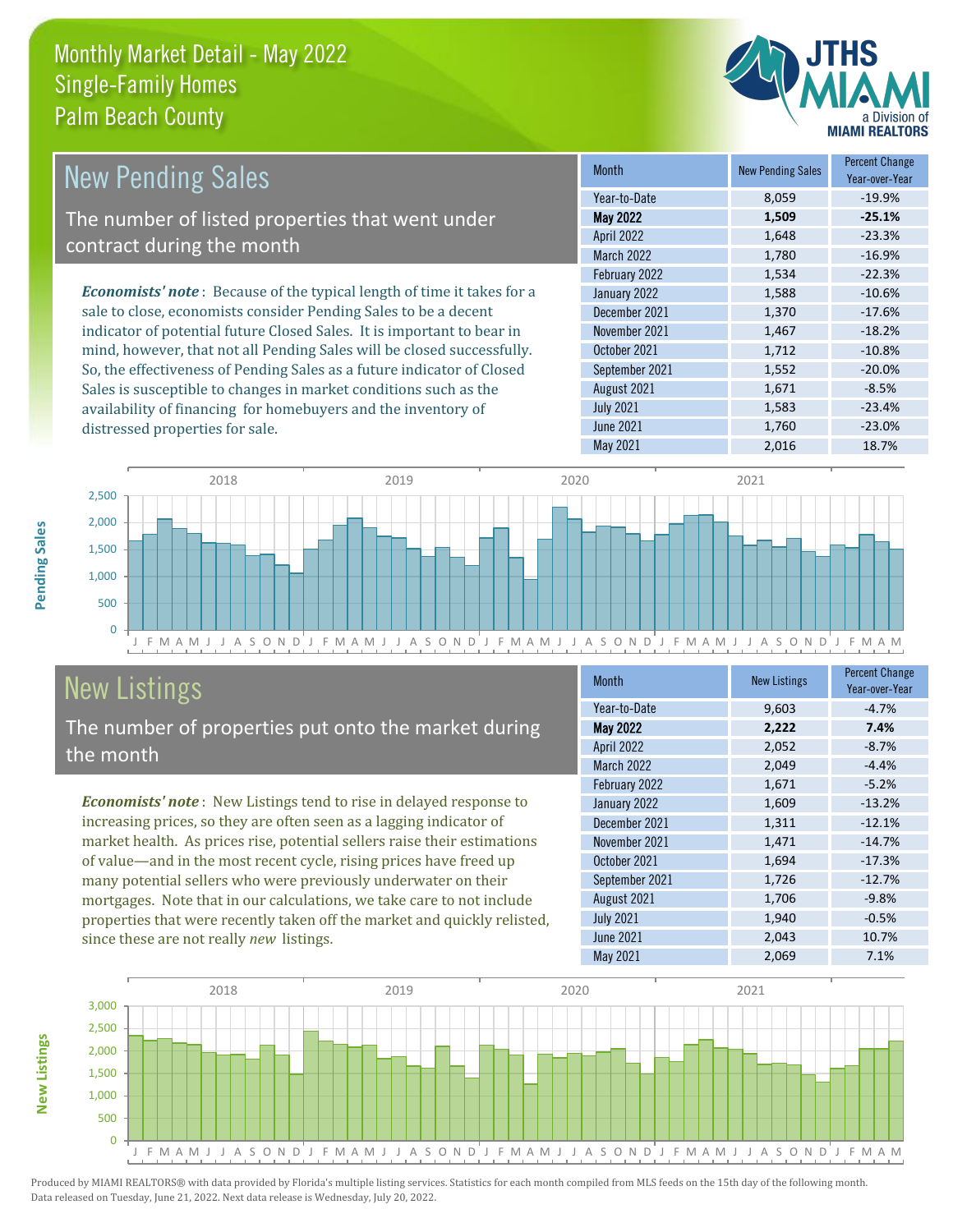

# Inventory (Active Listings)

The number of property listings active at the end of the month

*Economists' note* : There are a number of ways to define and calculate Inventory. Our method is to simply count the number of active listings on the last day of the month, and hold this number to compare with the same month the following year. Inventory rises when New Listings are outpacing the number of listings that go off-market (regardless of whether they actually sell). Likewise, it falls when New Listings aren't keeping up with the rate at which homes are going off-market.

| <b>Month</b>             | Inventory | <b>Percent Change</b><br>Year-over-Year |
|--------------------------|-----------|-----------------------------------------|
| <b>YTD (Monthly Avg)</b> | 2,032     | $-24.7%$                                |
| <b>May 2022</b>          | 2,631     | 23.1%                                   |
| April 2022               | 2,155     | $-2.5%$                                 |
| <b>March 2022</b>        | 1,869     | $-31.2%$                                |
| February 2022            | 1,777     | $-40.5%$                                |
| January 2022             | 1,727     | $-49.9%$                                |
| December 2021            | 1,832     | $-48.4%$                                |
| November 2021            | 2,027     | $-48.6%$                                |
| October 2021             | 2,212     | $-46.5%$                                |
| September 2021           | 2,370     | $-42.8%$                                |
| August 2021              | 2,369     | $-44.0%$                                |
| <b>July 2021</b>         | 2,493     | $-46.3%$                                |
| June 2021                | 2,260     | $-54.7%$                                |
| May 2021                 | 2,138     | $-63.5%$                                |



# Months Supply of Inventory

An estimate of the number of months it will take to deplete the current Inventory given recent sales rates

*Economists' note* : MSI is a useful indicator of market conditions. The benchmark for a balanced market (favoring neither buyer nor seller) is 5.5 months of inventory. Anything higher is traditionally a buyers' market, and anything lower is a sellers' market. There is no single accepted way of calculating MSI. A common method is to divide current Inventory by the most recent month's Closed Sales count, but this count is a usually poor predictor of future Closed Sales due to seasonal cycles. To eliminate seasonal effects, we use the 12-month average of monthly Closed Sales instead.

| Month                    | <b>Months Supply</b> | <b>Percent Change</b><br>Year-over-Year |
|--------------------------|----------------------|-----------------------------------------|
| <b>YTD (Monthly Avg)</b> | 1.3                  | $-27.8%$                                |
| <b>May 2022</b>          | 1.7                  | 30.8%                                   |
| April 2022               | 1.4                  | 0.0%                                    |
| March 2022               | 1.2                  | $-33.3%$                                |
| February 2022            | 1.1                  | $-45.0%$                                |
| January 2022             | 1.1                  | $-52.2%$                                |
| December 2021            | 1.1                  | $-52.2%$                                |
| November 2021            | 1.2                  | $-55.6%$                                |
| October 2021             | 1.3                  | $-53.6%$                                |
| September 2021           | 1.4                  | $-51.7%$                                |
| August 2021              | 1.4                  | $-53.3%$                                |
| <b>July 2021</b>         | 1.5                  | $-55.9%$                                |
| <b>June 2021</b>         | 1.3                  | $-64.9%$                                |
| May 2021                 | 1.3                  | $-69.8%$                                |

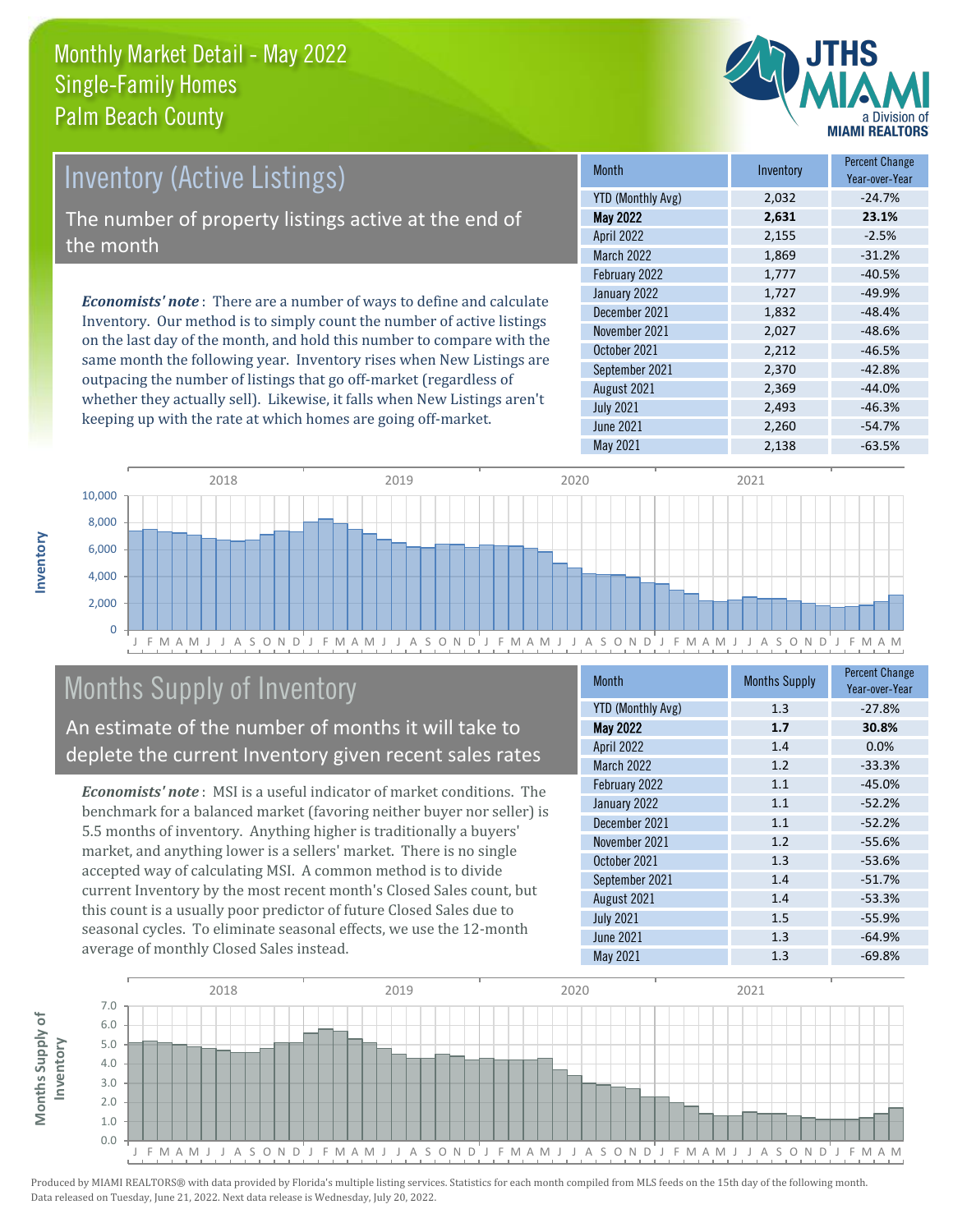

#### *Economists' note:* Closed Sales are one of the simplest—yet most important—indicators for the residential real estate market. When comparing Closed Sales across markets of different sizes, we recommend comparing the percent changes in sales rather than the number of sales. Closed Sales (and many other market metrics) are \$250,000 - \$299,999 65 -52.6% \$300,000 - \$399,999 181 -46.6% \$150,000 - \$199,999 15 -70.0% \$200,000 - \$249,999 30 -72.0% \$100,000 - \$149,999 8 -69.2% Sale Price Closed Sales Percent Change Year-over-Year Less than \$50,000 1 1 0.0%  $$50.000 - $99.999$  8 -42.9% Closed Sales by Sale Price The number of sales transactions which closed during the month

affected by seasonal cycles, so actual trends are more accurately represented by year-over-year changes (i.e. comparing a month's sales to the amount of sales in the same month in the previous year), rather than changes from one month to the next.





#### Median Time to Contract by Sale Price The median number of days between the listing date and contract date for all Closed Sales during the month

*Economists' note* : Like Time to Sale, Time to Contract is a measure of the length of the home selling process calculated for sales which closed during the month. The difference is that Time to Contract measures the number of days between the initial listing of a property and the signing of the contract which eventually led to the closing of the sale. When the gap between Median Time to Contract and Median Time to Sale grows, it is usually a sign of longer closing times and/or declining numbers of cash sales.

| <b>Sale Price</b>     | Median Time to<br>Contract | <b>Percent Change</b><br>Year-over-Year |
|-----------------------|----------------------------|-----------------------------------------|
| Less than \$50,000    | 3 Days                     | 200.0%                                  |
| $$50,000 - $99,999$   | 25 Days                    | 19.0%                                   |
| $$100,000 - $149,999$ | 7 Days                     | $-84.1%$                                |
| $$150,000 - $199,999$ | 11 Days                    | $-54.2%$                                |
| \$200,000 - \$249,999 | 10 Days                    | $-28.6%$                                |
| \$250,000 - \$299,999 | 13 Days                    | 8.3%                                    |
| \$300,000 - \$399,999 | 13 Days                    | 30.0%                                   |
| \$400,000 - \$599,999 | 11 Days                    | 37.5%                                   |
| \$600,000 - \$999,999 | 9 Days                     | $-10.0%$                                |
| \$1,000,000 or more   | 12 Days                    | $-40.0%$                                |



Produced by MIAMI REALTORS® with data provided by Florida's multiple listing services. Statistics for each month compiled from MLS feeds on the 15th day of the following month. Data released on Tuesday, June 21, 2022. Next data release is Wednesday, July 20, 2022.

**Median Time to Contract**

**Median Time to Contract**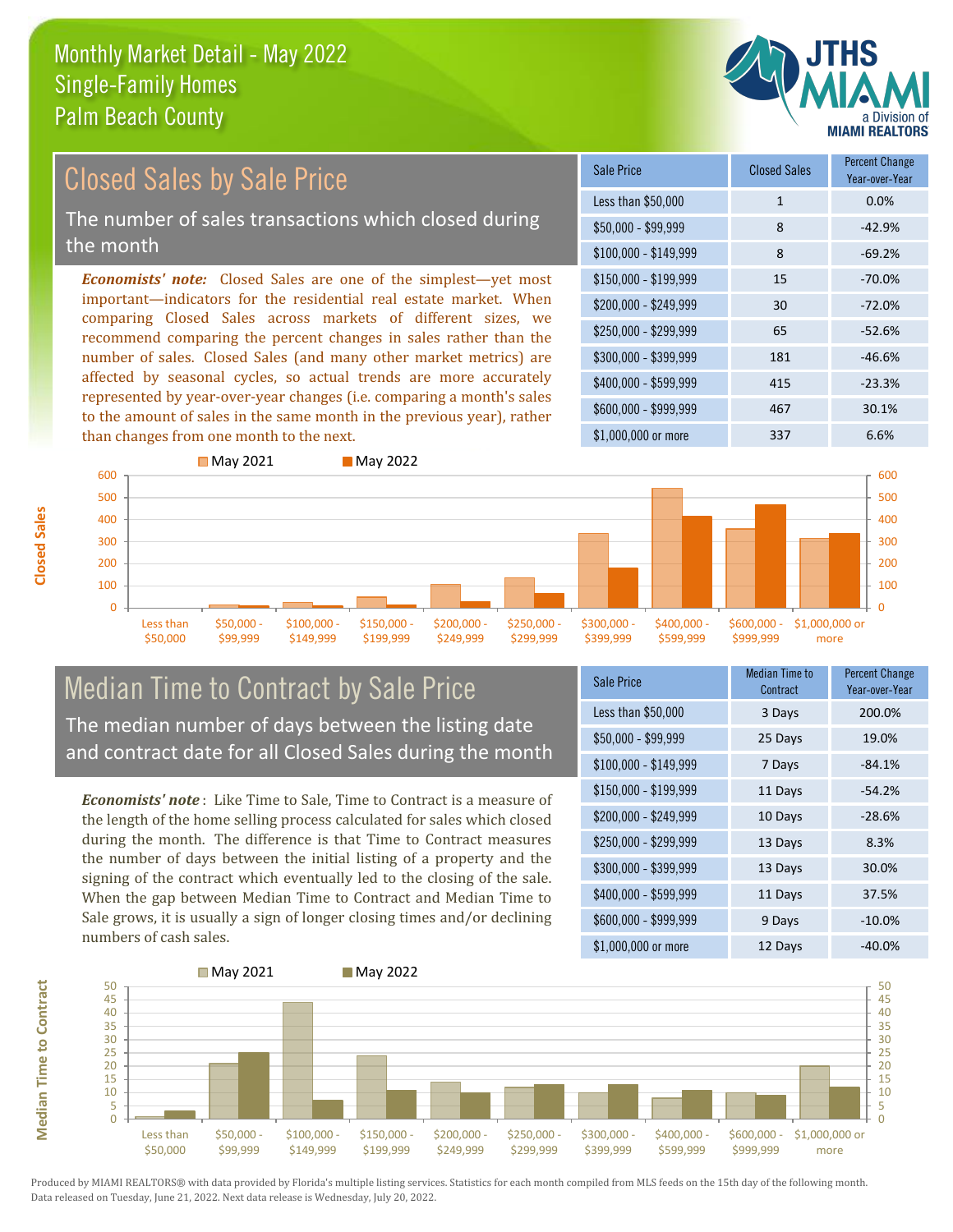

# New Listings by Initial Listing Price

The number of properties put onto the market during the month

*Economists' note:* New Listings tend to rise in delayed response to increasing prices, so they are often seen as a lagging indicator of market health. As prices rise, potential sellers raise their estimations of value—and in the most recent cycle, rising prices have freed up many potential sellers who were previously underwater on their mortgages. Note that in our calculations, we take care to not include properties that were recently taken off the market and quickly relisted, since these are not really *new* listings.

| <b>Initial Listing Price</b> | <b>New Listings</b> | <b>Percent Change</b><br>Year-over-Year |
|------------------------------|---------------------|-----------------------------------------|
| Less than \$50,000           | 0                   | $-100.0%$                               |
| $$50,000 - $99,999$          | $\overline{2}$      | $-81.8%$                                |
| $$100,000 - $149,999$        | 6                   | $-71.4%$                                |
| $$150,000 - $199,999$        | 20                  | $-56.5%$                                |
| \$200,000 - \$249,999        | 35                  | $-61.5%$                                |
| \$250,000 - \$299,999        | 68                  | $-46.0%$                                |
| \$300,000 - \$399,999        | 240                 | $-36.3%$                                |
| \$400,000 - \$599,999        | 527                 | $-15.3%$                                |
| \$600,000 - \$999,999        | 693                 | 78.6%                                   |
| \$1,000,000 or more          | 631                 | 64.3%                                   |



#### Inventory by Current Listing Price The number of property listings active at the end of the month

*Economists' note* : There are a number of ways to define and calculate Inventory. Our method is to simply count the number of active listings on the last day of the month, and hold this number to compare with the same month the following year. Inventory rises when New Listings are outpacing the number of listings that go off-market (regardless of whether they actually sell). Likewise, it falls when New Listings aren't keeping up with the rate at which homes are going off-market.

| <b>Current Listing Price</b> | Inventory | <b>Percent Change</b><br>Year-over-Year |
|------------------------------|-----------|-----------------------------------------|
| Less than \$50,000           | 0         | $-100.0%$                               |
| $$50,000 - $99,999$          | 5         | $-58.3%$                                |
| $$100,000 - $149,999$        | 10        | $-66.7%$                                |
| $$150,000 - $199,999$        | 31        | $-45.6%$                                |
| \$200,000 - \$249,999        | 40        | $-59.6%$                                |
| \$250,000 - \$299,999        | 76        | $-39.2%$                                |
| \$300,000 - \$399,999        | 209       | $-19.9%$                                |
| $$400,000 - $599,999$        | 444       | 10.2%                                   |
| \$600,000 - \$999,999        | 744       | 102.7%                                  |
| \$1,000,000 or more          | 1,072     | 37.1%                                   |



Produced by MIAMI REALTORS® with data provided by Florida's multiple listing services. Statistics for each month compiled from MLS feeds on the 15th day of the following month. Data released on Tuesday, June 21, 2022. Next data release is Wednesday, July 20, 2022.

**Inventory**